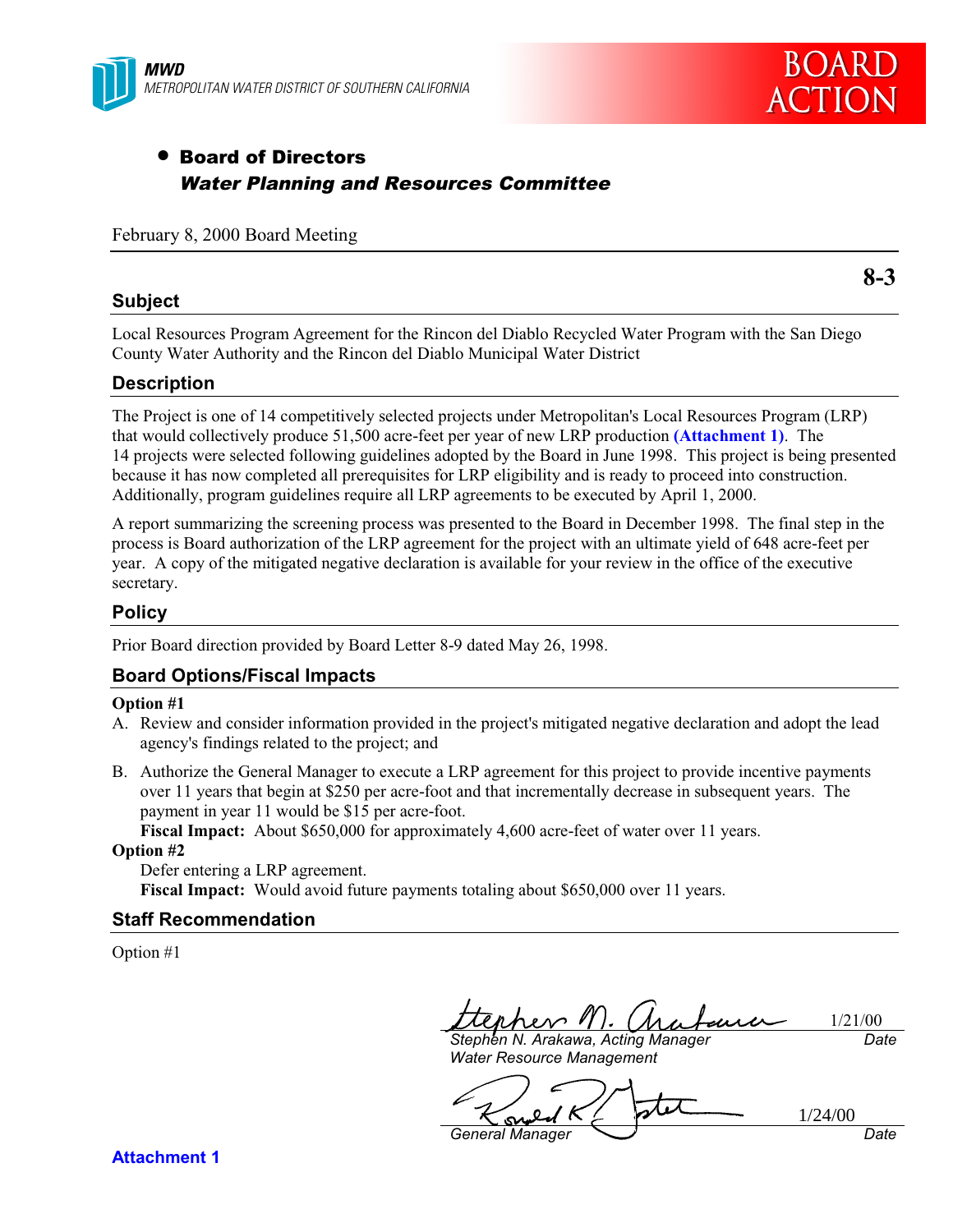## **Detailed Report**

## Local Resources Program Background

In June 1998, with endorsement of the member agencies, Metropolitan's Board of Directors established the Local Resources Program (LRP). Metropolitan issued a competitive Request for Proposals (RFP) for 53,000 acre-feet per year (AFY) of production. Twenty-eight proposals were received and, in the ensuing two-month period, reviewed by a committee made up of Metropolitan staff and water resource consultants using weighting criteria for ranking factors adopted by the Board. In December 1998, staff reported to the Board that the review committee identified 14 projects that best meet the selection criteria. Those 14 projects would collectively yield about 51,500 AFY (see Figure 1).

Project implementation would help the region meet the year 2020 goal of 500,000 AFY for recovered groundwater and recycled water production. An estimated 125,000 AFY shortfall in meeting the goal was identified in the RFP. This locally developed water improves regional water supply reliability by displacing requirements for future Metropolitan capital improvements and water importation.

## Project Features

The Rincon del Diablo Recycled Water Program (Project) is one of the 14 selected projects. The Project involves construction of approximately 28,000 feet of distribution pipeline and the conversion of 60 existing water meters to recycled water use. This Project will reduce the demand for an equal amount of potable supplies from Metropolitan that Rincon del Diablo Municipal Water District (Rincon) would have used to supply current and future customers. Rincon will construct and operate the Project. Figure 2 provides a description of the Project's features. The Project's capacity is 648 AFY.

The Project complies with LRP criteria adopted by the Board in June 1998. Subject to the Board's approval, the proposed Project would receive financial assistance which varies from \$250 to \$15 per acre-foot over 11 years as specified in Rincon's proposal. A corresponding annual contribution from the start of operation (2000-2001) through 2010-2011 will be included in future O&M budgets. Metropolitan will provide up to \$85,624 annually for a total contribution of about \$650,000 for approximately 4,600 acre-feet over 11 years. Metropolitan's financial contribution to the Project would be provided to Rincon through the San Diego County Water Authority under an 11-year agreement term. Figure 3 is a schedule of Metropolitan's projected annual contribution to the Project.

## Environmental Documentation

Pursuant to the California Environmental Quality Act (CEQA), Rincon, acting as the Lead Agency, has prepared and approved a Mitigated Negative Declaration for the Project. Metropolitan, as a Responsible Agency due to its financial participation in the Project, is required to review and consider the information provided in the Mitigated Negative Declaration prior to reaching a decision on the Project. Copies of the Lead Agency's Mitigated Negative Declaration and Notice of Determination are available for your review in the office of the Executive Secretary. No further environmental documentation is necessary for you to act upon in this matter.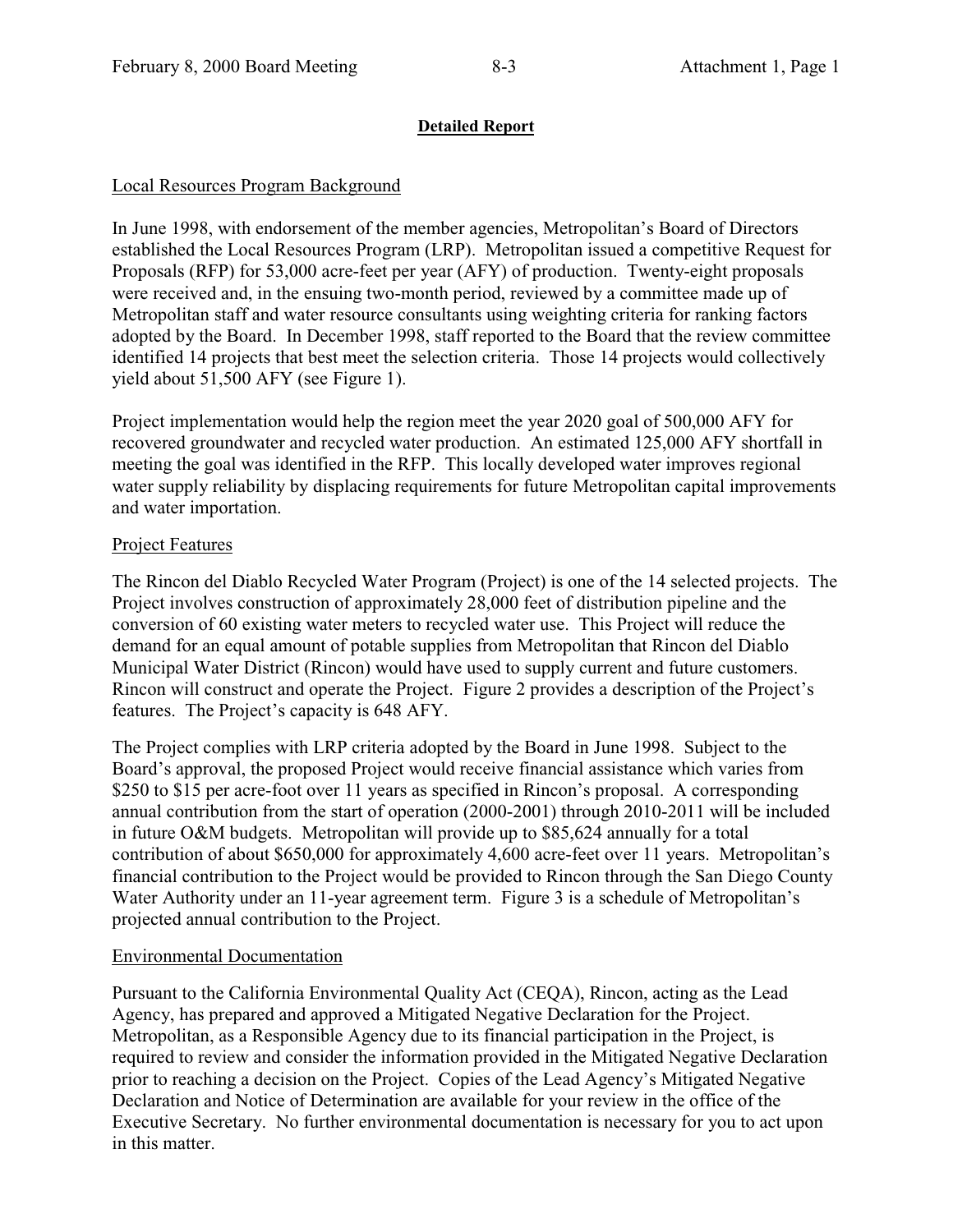# **Figure 1**

# **LOCAL RESOURCES PROGRAM 14 Selected Projects**

|                                                 | Ultimate | Financial | Total MWD    | Agreement | Total     | <b>MWD</b>                |              |
|-------------------------------------------------|----------|-----------|--------------|-----------|-----------|---------------------------|--------------|
|                                                 | Yield    | Incentive | Contribution | Term      | Yield*    | <b>Board</b>              | Executed     |
| <b>Selected Projects</b>                        | (AFY)    | (\$/AF)   | $(\$)$       | (yrs.)    | (AF)      | Approval                  | Agreement    |
| Westlake Wells - Tapia WRF Intertie Project     | 150      | 130       | 78,000       | 4         | 600       | $\boldsymbol{\mathsf{X}}$ | X            |
| <b>Temescal Basin Desalting Facility</b>        | 10,000   | 100       | 25,000,000   | 25        | 250,000   | $\boldsymbol{\mathsf{x}}$ | $\mathsf{x}$ |
| Dry Weather Runoff Reclamation Facility         | 280      | 150       | 1,050,000    | 25        | 7,000     | $\boldsymbol{\mathsf{x}}$ | $\mathsf{x}$ |
| <b>Colored Water Treatment Facility</b>         | 11,300   | 97-169    | 37,115,824   | 25        | 277,792   | X                         | X            |
| <b>Alamitos Barrier Reclaimed Water Project</b> | 3,024    | 151-209   | 13,636,728   | 25        | 74,088    | X                         |              |
| Olivenhain Recycled Project - SE Quadrant       | 1,788    | 150       | 4,076,400    | 20        | 27,176    | $\boldsymbol{\mathsf{x}}$ | X            |
| <b>Otay Recycled Distribution Expansion</b>     | 8,515    | 160-200   | 21,637,465   | 24        | 125,880   | $\boldsymbol{\mathsf{X}}$ | X            |
| Santa Margarita Non-Domestic System             | 2,772    | 79-214    | 6,538,416    | 25        | 65,951    | X                         |              |
| Moulton Niguel Phase 4 Expansion                | 1,276    | 154       | 3,821,356    | 20        | 24,814    | $\boldsymbol{\mathsf{X}}$ |              |
| Harbor Water Recycling Project                  | 5,000    | 86-139    | 13,595,000   | 24        | 120,000   | X                         |              |
| Capistrano Valley Non-Domestic System           | 2,895    | 150       | 9,591,300    | 25        | 63,942    |                           |              |
| Juan Well Filter Facility                       | 900      | 75        | 472,500      | 7         | 6,300     |                           |              |
| Encina Water Reclamation Phase 2                | 2,950    | 100-210   | 7,975,685    | 25        | 62,750    |                           |              |
| Rincon del Diablo Recycled Water Program        | 648      | 15-250    | 648,785      | 11        | 4,633     |                           |              |
| Total                                           | 51,498   |           | 145,237,459  |           | 1,110,926 |                           |              |

\* Total Yield is the sum of the project's annual yield over the requested term of financial assistance.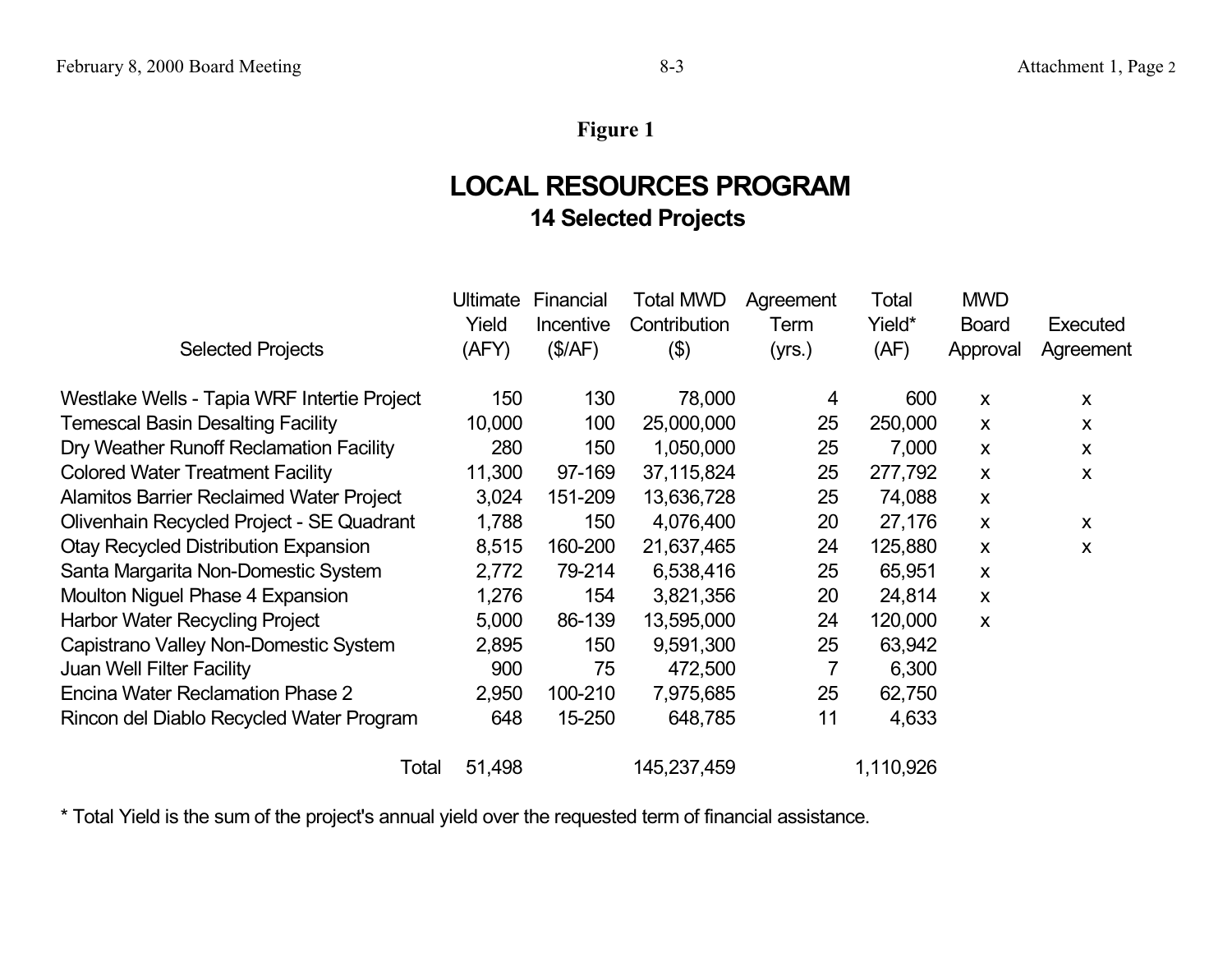#### Overview:

The Rincon del Diablo Recycled Water Program (Project) will deliver about 648 acre-feet per year (AFY) of recycled water to customers in the Rincon del Diablo service area for landscape irrigation of parks, golf courses, and schoolyards.

## Project Facilities:

The Project will involve construction of approximately 28,000 feet of distribution pipeline and the conversion of 60 existing water meters to recycled water use (see Figure 2). Distribution pipelines of 4- and 6-inch diameter will be installed within existing public streets in two main areas in the northern and southern portions of the City of Escondido (Escondido).

#### Source of Project Water

The Project will utilize recycled water from Escondido's Hale Avenue Resource Recovery Facility (HARRF) that will be conveyed by Escondido's system via an intertie to Rincon's recycled water system.

#### Existing Local Resources Program Agreements

In June 1999, Metropolitan entered into a Local Resources Program (LRP) agreement with San Diego County Water Authority and Escondido for the Escondido Regional Reclaimed Water Project to supply about 2,800 AFY of recycled water for landscape, agricultural, commercial and industrial purposes. Rincon will purchase tertiary treated recycled water from Escondido originating from HARRF. Escondido will pump treated recycled water to a storage tank owned by Escondido located at an elevation that will provide adequate pressure to supply Rincon's recycled water system by gravity. Escondido will not receive credit under the existing LRP agreement for recycled water deliveries made to Rincon.

#### Points of Connection

Project facilities begin at Rincon's recycled water system connections to Escondio's system and terminate at the point of connection to Rincon's recycled water customers.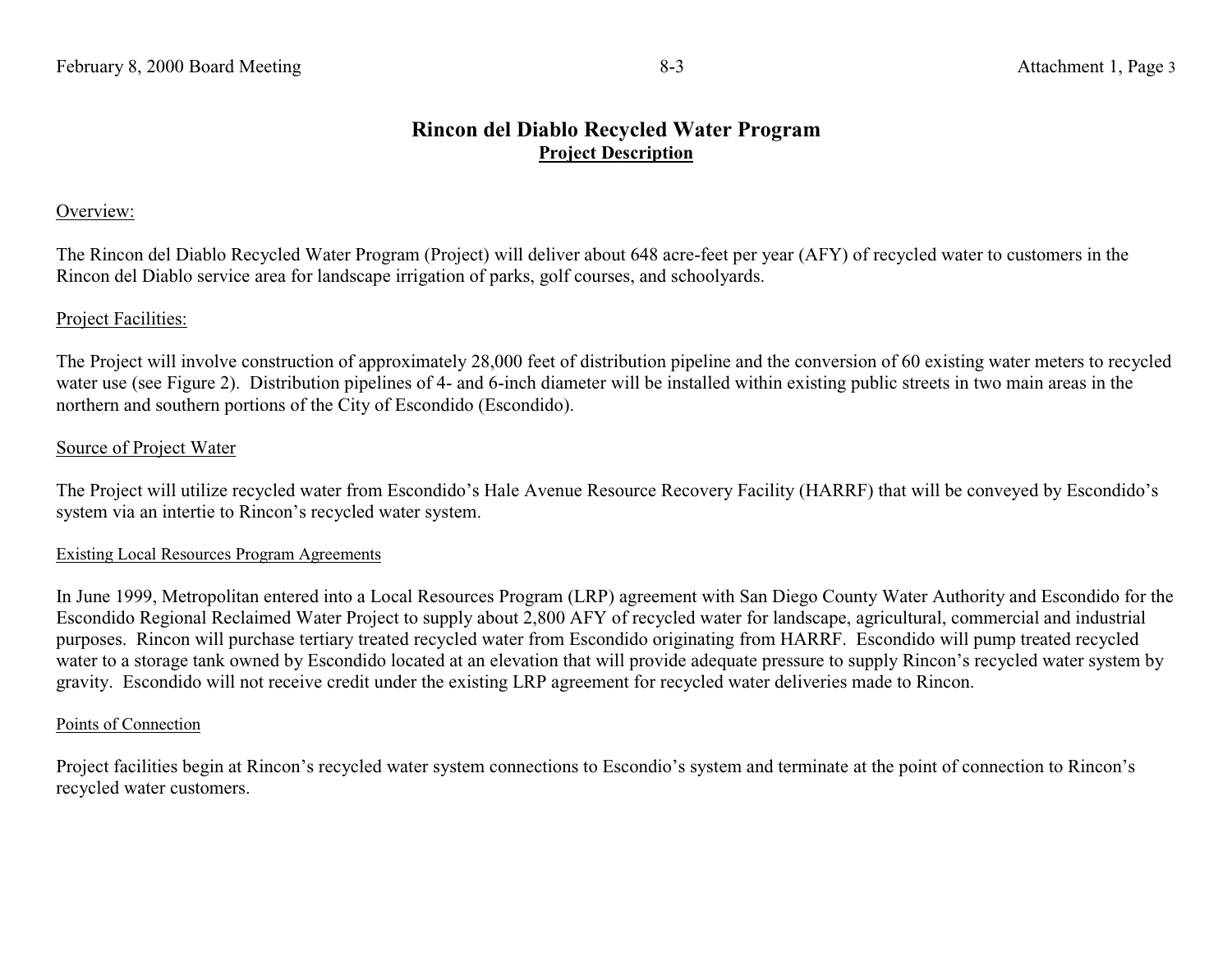

Figure 2 RINCON DEL DIABLO RECYCLED WATER PROJECT